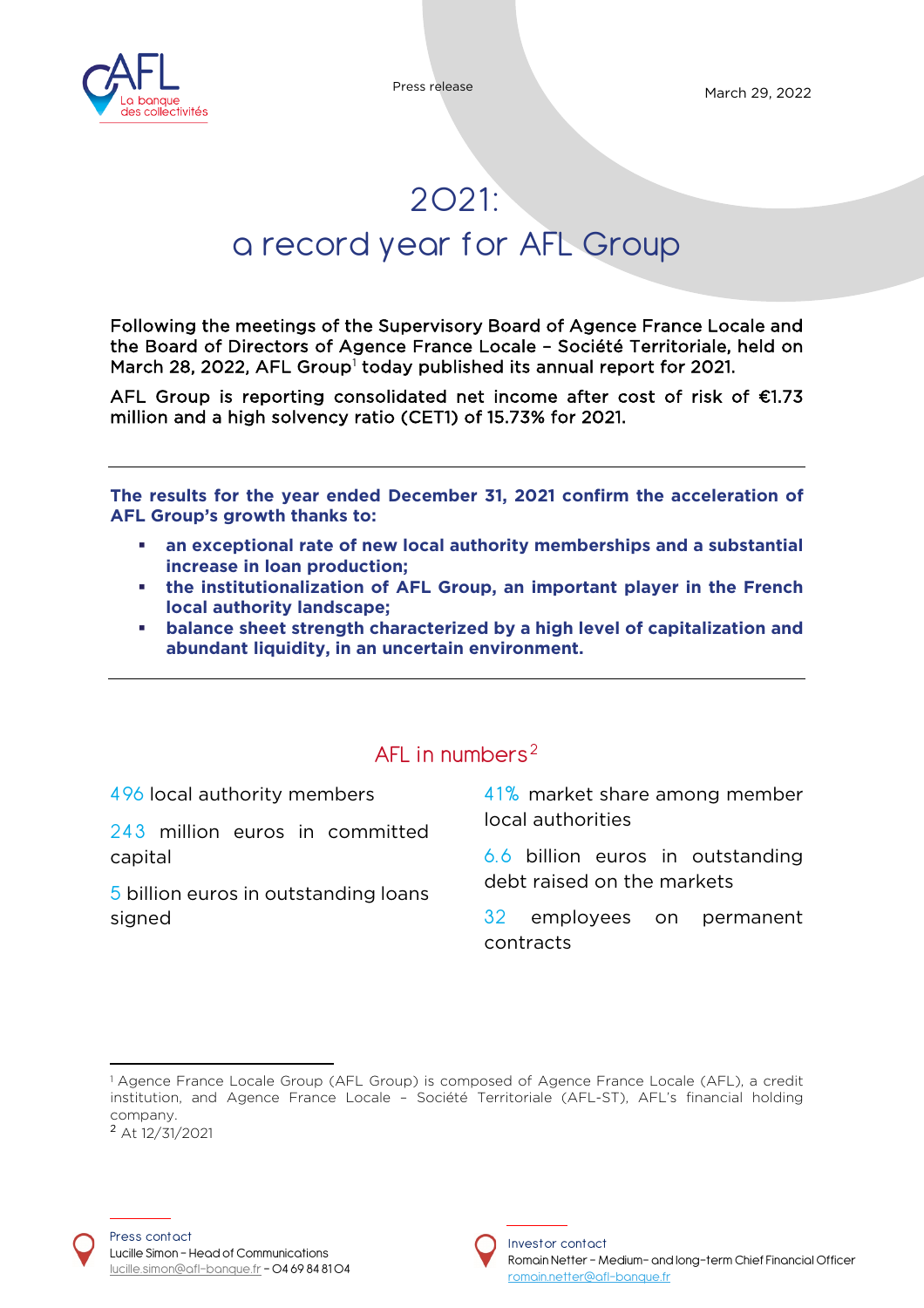



Press release March 29, 2022

# A further step forw ard for AFL in 2021

2021 allowed AFL to accelerate its development through three levers:

- **A record number of new memberships:** In 2021, four new capital increases enabled 85 additional local authorities to join AFL Group, bringing the total number of members to 496, including 5 regions, 11 departments and 14 metropolises. AFL-ST's committed capital amounts to €242.8 million and its paid-up capital to €206.4 million.
- **Strong growth in credit volumes:** AFL's loan production reached €1.24 billion, up 33% year on year, i.e. market share of 6.2% in 2021, compared with 3.2% in 2020 (source: Finance Active).
- **Effective refinancing:** AFL raised €1.47 billion through nine bond issues, including five private placements, on very attractive terms, representing 27% of the total issued in 2021 and helping lower the Group's refinancing costs.

Yves Millardet, Chairman of the AFL Management Board, said: *"2021 enabled AFL Group to embark on the second phase of its business development. After the startup phase, AFL Group is now in a phase of accelerated growth. 2021 saw a 33% increase in new loans and a doubling of financing commitments in three years, as well as the membership of 85 new local authorities during the year. Lastly, the year ended with gross operating income higher than that indicated in the AFL business plan."*

# Factors of strength underpinning the business model

In a 2021 environment marked by the Covid crisis, AFL demonstrated strength enabling it to support local authorities in implementing the stimulus plan and addressing the transitions they are facing.

- The strength of AFL Group's financial structure is underlined by its capital ratios:
	- CET1 solvency ratio of 15.73%, compared with a regulatory minimum of 11.75%;
	- Leverage ratio (CRR2), calculated in accordance with the methodology applicable to public development banks, of 7.28%.
- Another source of the model's strength is the level of AFL's liquidity:
	- The LCR is 923%;
	- The total amount of the liquidity reserve allows AFL to meet all of its needs for more than 12 months without having to call on the market;



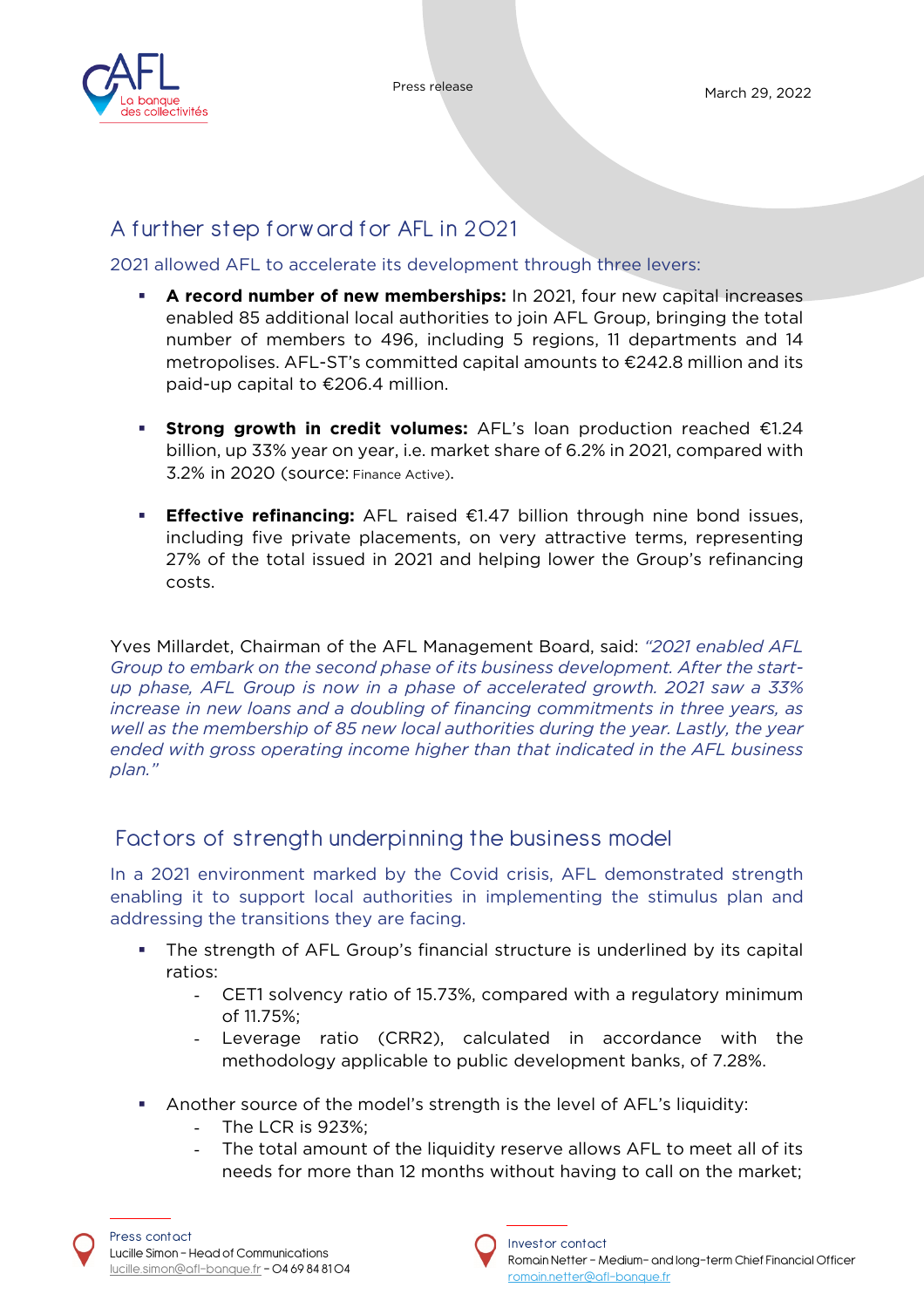

- Deposits with the Banque de France amount to  $E1.2$  billion.
- AFL's activities carry a very low cost of risk intrinsic to its model as a public development credit institution, its prudent management and the excellent creditworthiness of local authorities:
	- The cost of risk was  $\epsilon$ 94 thousand in 2021 and provisions totaled €875 thousand, i.e. a provisioning rate of 1.2 basis points of outstanding amounts.
- AFL's status as a public development credit institution allows it to fulfill its public policy mission in the general interest entirely, thereby making it an appropriate tool for local authorities to respond to the economic consequences of crises, such as the Covid-19 crisis or the crisis in Ukraine.
- AFL's financial ratings, confirmed in 2021, are very high and allow access to the capital markets under very good conditions.

|                   | Moody's         | Standard &<br>Poor's |
|-------------------|-----------------|----------------------|
| Long-term rating  | Aa3             | $AA-$                |
| Outlook           | Stable          | Stable               |
| Short-term rating | $P-1$           | $A-1+$               |
| Updated           | October 6, 2021 | May 28, 2021         |

## **AFL's ratings as of December 31, 2021**

*"The soundness of AFL Group's model today makes it possible to support local governments in their future response to the current crisis in an environment that promises to remain complex and uncertain over the long term,"* confirms Olivier Landel, Chief Executive Officer of AFL-ST.

The institutionalization of AFL Group in the French local authority **l** andscape

In 2021, AFL strengthened its position as a key player in the local authority landscape. For Pia Imbs, Chairwoman of the Board of Directors of AFL-ST and Vice-Chairwoman of the Supervisory Board of AFL, *"the relevance of the AFL Group model is reflected in the Group's increasing place in the financing of local public investment, seven years after beginning its activity, with its market share doubling year on year".* 

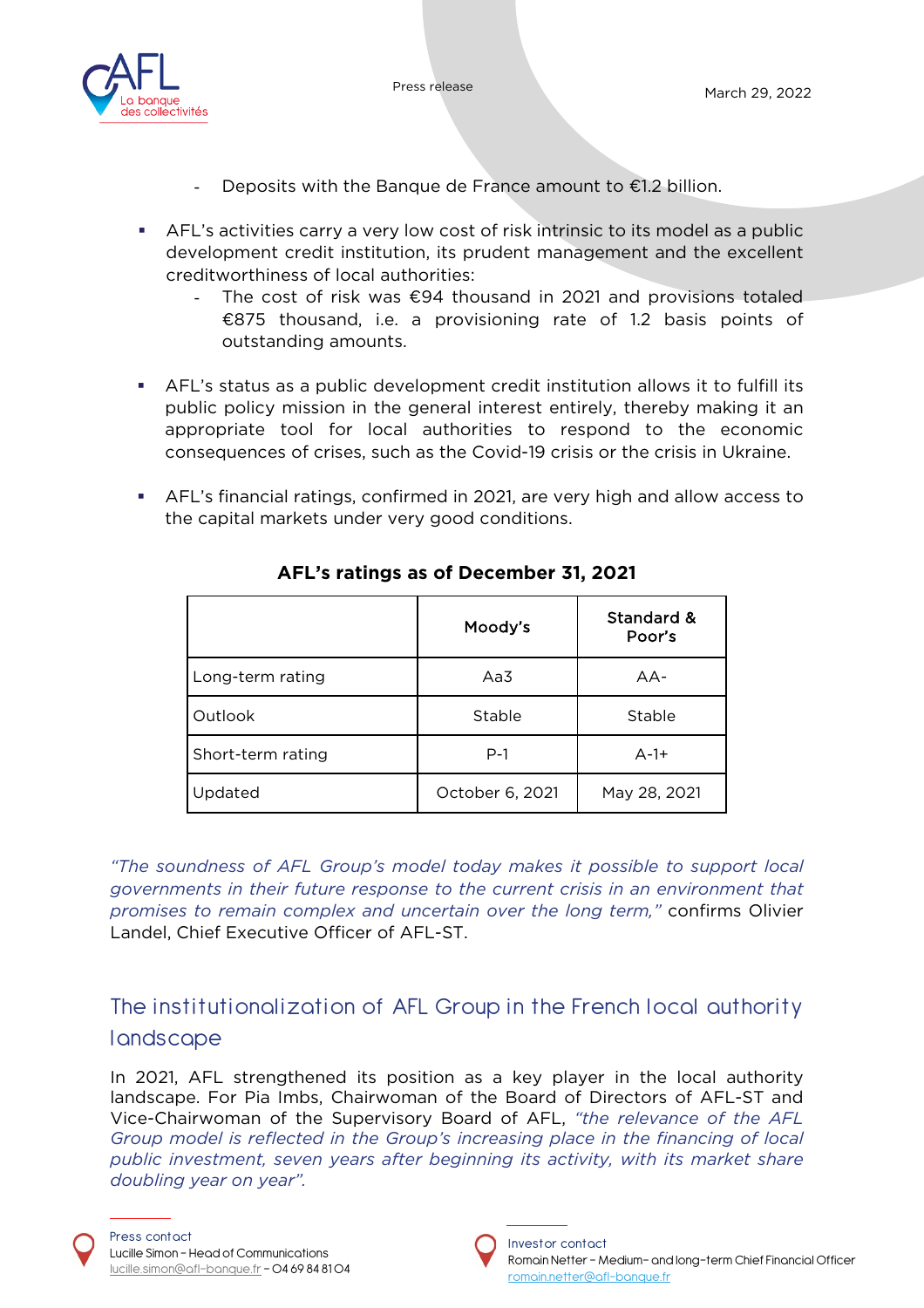



 **Market share:** With an original model and deep roots going back seven years in the local government financing market, AFL Group has acquired a strong reputation that saw its market share among its members swell to 41% in 2021.

#### **Partnerships:**

In 2021, AFL Group signed and implemented several defining partnerships with leading nationwide bodies, including:

- The National Agency for Territorial Cohesion (ANCT), through a partnership aimed at providing local authorities with turnkey financing solutions, particularly as part of major programs geared towards reducing inequalities between regions: "Petites villes de demain", "France services", "Action cœur de ville" and "Territoires d'industrie" (Small towns of tomorrow, France services, Town center action and Regions of industry). Created by the law of July 22, 2019, the ANCT is tasked with acting as a "project factory" to enable local authorities to carry out their projects;
- Ademe, through a partnership aimed at strengthening AFL's expertise in the analysis of sustainability-based spending by local authorities so as to offer local authorities precise analysis of these issues.

### **Expertise:**

In addition to its role in financing local authorities, AFL strengthened its expertise in the provision of services to local authorities in 2021, notably via:

- The publication of an inaugural study on the financing of the ecological transition, carried out by student administrators from INET, with the assistance of I4CE and countless national associations of elected officials. The study was subsequently adapted for specific audiences, namely small towns, suburbs and overseas communities;
- The publication of the second AFL barometer on the financial health of local authorities, together with a specific version for the "small towns of tomorrow";
- The development of training programs for local government employees on bank financing questions, led by the National Center for the Territorial Public Service (CNFPT).

## Subsequent events and outlook

 According to the recent Cazeneuve report dated February 22, 2022, the financial position of French local authorities, to which AFL is exposed through its lending activity, improved significantly in 2021. Before the outbreak of war in Ukraine, the outlook for local finances was generally favorable in 2022.

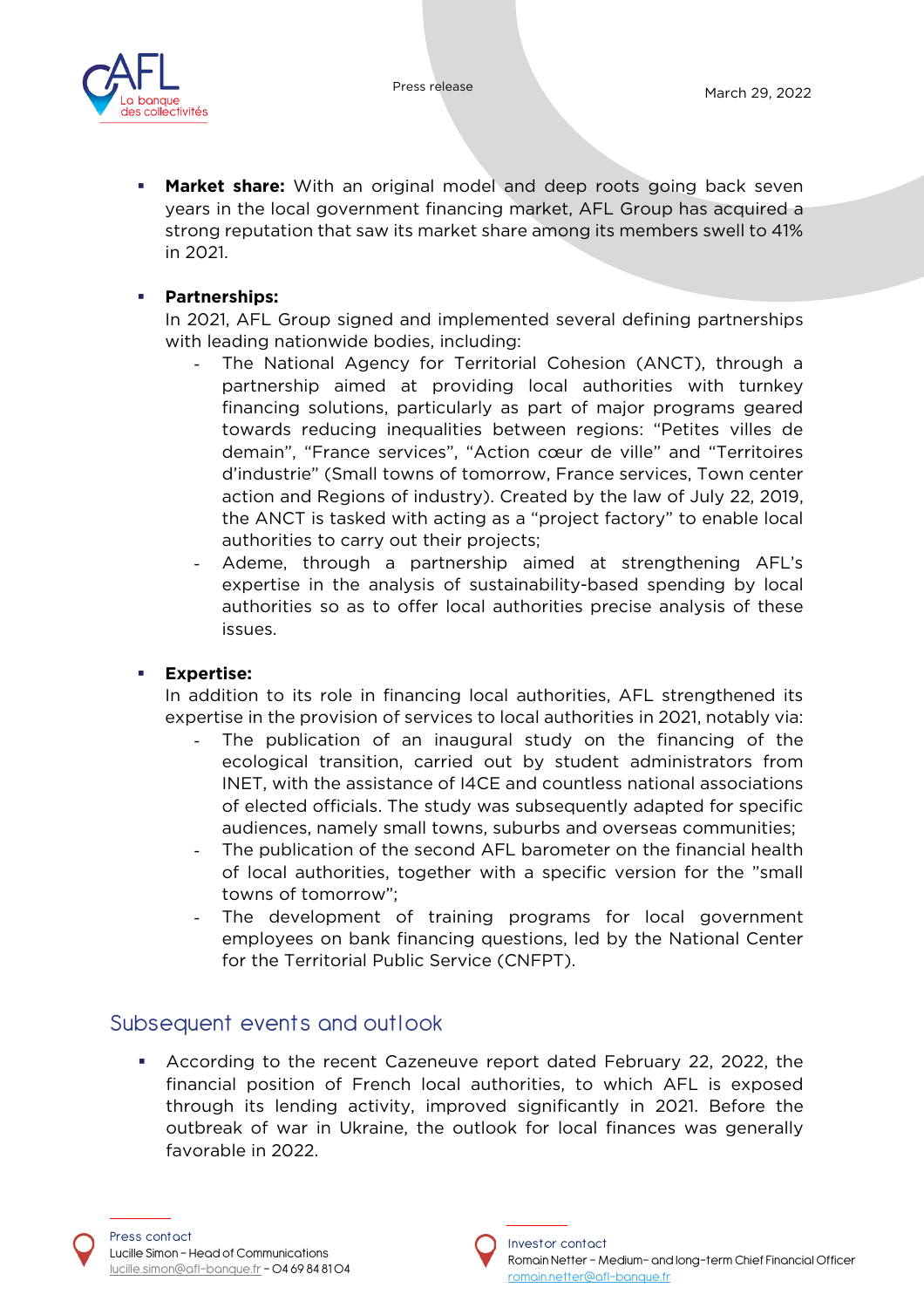

- After the Covid-19 health crisis, the ongoing crisis in Ukraine will have multiple and profound political, social, economic and financial consequences. However, it is still too early to have a comprehensive view of the impact of this crisis on activities in France, on the situation of local authorities and on AFL. Note that AFL has no direct exposure to either Ukraine or Russia.
- On March 28, 2022, the Board of Directors of AFL-ST launched a 32nd capital increase allowing 34 new local authorities to join, including the Nouvelle Aquitaine Region, the Greater Cognac Urban Community, the Dieppoise Region Urban Community and numerous towns and several suburban and municipality communities.

*The AFL Management Board approved the AFL annual financial statements for 2021 on March 14, 2022. The AFL Supervisory Board, which met under the chairmanship of Sacha Briand on March 28, 2022, reviewed AFL's annual financial statements.* 

*The Board of Directors of AFL-ST (Société Territoriale), which met under the chairwomanship of Pia Imbs on March 28, 2022, approved the financial statements of the parent company (Société Territoriale) and the consolidated financial statements of the Group.*

*The audit procedures on the annual and consolidated financial statements for the period from January 1 to December 31, 2021 have been carried out by the auditors. Their reports are available at the following address: [http://www.agence-france-locale.fr](http://www.agence-france-locale.fr/)*

*This press release contains certain forward-looking statements. Although AFL Group believes that these statements are based on reasonable assumptions as of the date of this press release, they are inherently subject to risks and uncertainties, relating in particular to the impacts of the war in Ukraine and the potential ensuing economic crisis, which may cause actual results to differ from those indicated or implied in these statements.*

AFL Group's financial information for 2021 consists of this press release and the report available on the website: [http://www.agence-france-locale.fr/2021-une-annee](http://www.agence-france-locale.fr/2021-une-annee-record-pour-le-groupe-afl-publication-des-resultats-annuels)[record-pour-le-groupe-afl-publication-des-resultats-annuels](http://www.agence-france-locale.fr/2021-une-annee-record-pour-le-groupe-afl-publication-des-resultats-annuels)

### A propos de l'Agence France Locale

**«** *Incarner une finance responsable pour renforcer le pouvoir d'agir du monde local afin de répondre aux besoins présents et futurs des habitants* **».**